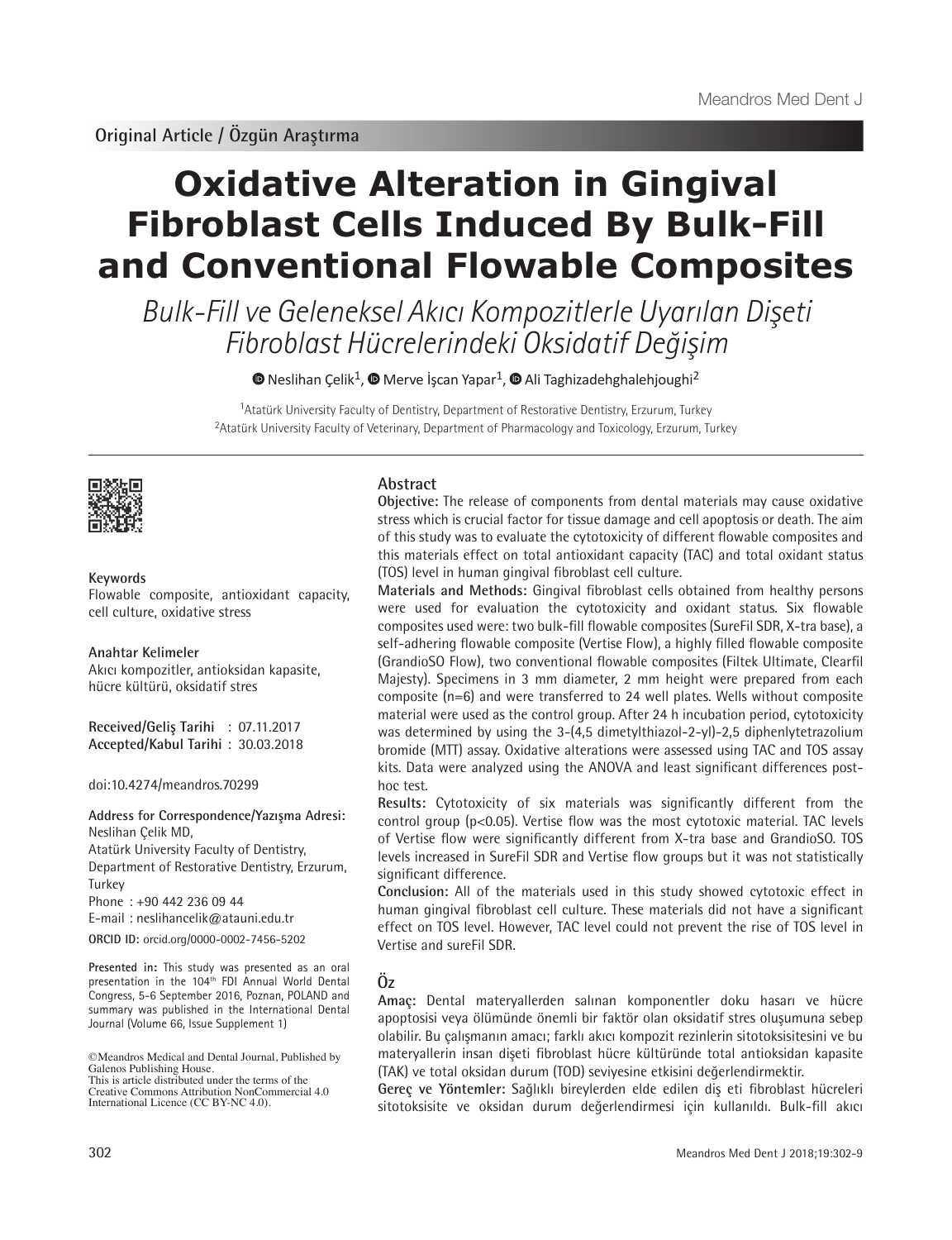kompozit (SureFil SDR, X-tra base), kendiliğinden bağlanan akıcı kompozit (Vertise Flow), yüksek dolduruculu akıcı kompozit (GrandioSO Flow), geleneksel akıcı kompozit (Filtek Ultimate, Clearfil Majesty) olmak üzere altı farklı materyal kullanılarak 3 mm çapında 2 mm yüksekliğinde örnekler hazırlandı (n=6) ve 24'lük doku kültür kabına yerleştirildi. Örnek yerleştirilmeyen kuyucuklar kontrol grubu olarak belirlendi. Yirmi dört saat boyunca inkübe edildikten sonra 3-(4,5 dimetylthiazol-2-yl)-2,5 diphenlytetrazolium bromide (MTT) analizi ile materyallerin sitotoksisitesi değerlendirildi. Oksidatif değişim TAK ve TOD analiz kitleri ile değerlendirildi. Elde edilen verilerin analizinde ANOVA ve en önemsiz farkla post-hoc testi kullanıldı.

**Bulgular:** Uygulanan altı materyalin sitotoksisitesi kontrol grubu ile anlamlı farklılık gösterdi (p<0,05). Vertise flow en sitotoksik materyal olarak tespit edildi. Vertise flow uygulanan grupta TAK seviyesi X-tra base ve GrandioSO'ya göre anlamlı farklılık gösterdi. SureFil SDR ve Vertise flow grubunda TOD seviyesi artış gösterdi fakat bu artış anlamlı değildi.

**Sonuç:** Çalışmada kullanılan tüm materyaller sitotoksik etki göstermiştir. Bu materyaller TOD seviyesi üzerinde önemli etki oluşturmamıştır. Ancak TAK seviyesi, Vertise ve SureFill SDR grubunda TOD seviyesindeki yükselmeyi engelleyememiştir.

## **Introduction**

Flowable composites were introduced in 1990s and they have been designed to provide improved adaptation and polymerization stress relief. The low viscosity of these materials allows them to shape itself to fit in the difficult access cavity areas (1,2). Flowable composites are suitable for small class III or class V restorations, enamel defects, margin repairs or as cavity liners (3,4). However, there are some problems associated with their poor mechanical properties, lower filler content, polymerization shrinkage and weak adhesion (1,3). Manufacturers have recently introduced new generation flowable composites, so called higher filler loading flowable resin composites, bulk-fill flowable composites and self-adhering flowable composites for elimination of negative effects and improving clinical requirements (3,5). Higher filler loading flowable resin composites for posterior restorations have better wear resistance compared with some resin composites (6). Bulk-fill composite resins specifically designed for placement in single layers of 4 to 5 mm and have lower polymerization shrinkage and stress values when compared with conventional flowable composite resins (7,8). Self-adhesive flowable composites includes acidic monomer like glycerol phosphate dimethacrylate (GPDM) and can be bonded to tooth structures without using adhesive systems (9).

The biocompatibility has gained considerable interest during recent decades and is the important factor for evaluation of materials clinical success, as well as the physical properties (10). Chemical composition of composite material, degradation of material, degree of monomer conversion, surface treatment and conditions within the oral cavity may cause to release substances into the oral

environment (11,12). Inadequate polymerization can cause to release methyl methacrylate (MMA), hydroxyethyl methacrylate (HEMA), bisphenol A diglycidyl dimethacrylate (Bis-GMA), triethyleneglycol dimethacrylate (TEGDMA), and urethane dimethacrylate (UDMA) from the resin matrix (13,14). These monomers are associated with cytotoxicity and oxidative stress in tissue or cell and influence the signal transduction pathways and complex regulatory cellular networks. Moreover, this monomer deplete the amount of glutathione and cause to increase the formation of reactive oxygen species (ROS) (14,15). As a result of aerobic metabolism, ROS are occurred in cells. Low concentrations of ROS are compatible with normal physiological functions, whereas high concentrations of ROS are considered to be harmful to cells, leading to oxidative stress (16). Antioxidant systems neutralize these reactive molecules and protect cells from potential cytotoxic effects. But when the balance between oxidants and antioxidants is disrupted, oxidative stress occurs (15,17).

The objective of this study was to evaluate *in vitro* cytotoxicity of different flowable composites materials and their effects on total antioxidant capacity (TAC) and total oxidant status (TOS) levels in human gingival fibroblast (HGF) cell culture.

#### **Materials and Methods**

This study was granted ethical approval by the Ethical Committee of the Atatürk University Faculty of Dentistry (22.04.2016/23) and conducted in accordance with the Declaration of Helsinki. Informed consent was obtained from all patients. The cytotoxic effects of flowable composites on HGF cell culture, were evaluated using the direct contact test method and 3-(4,5-dimethylthiazol-2-yl)-2,5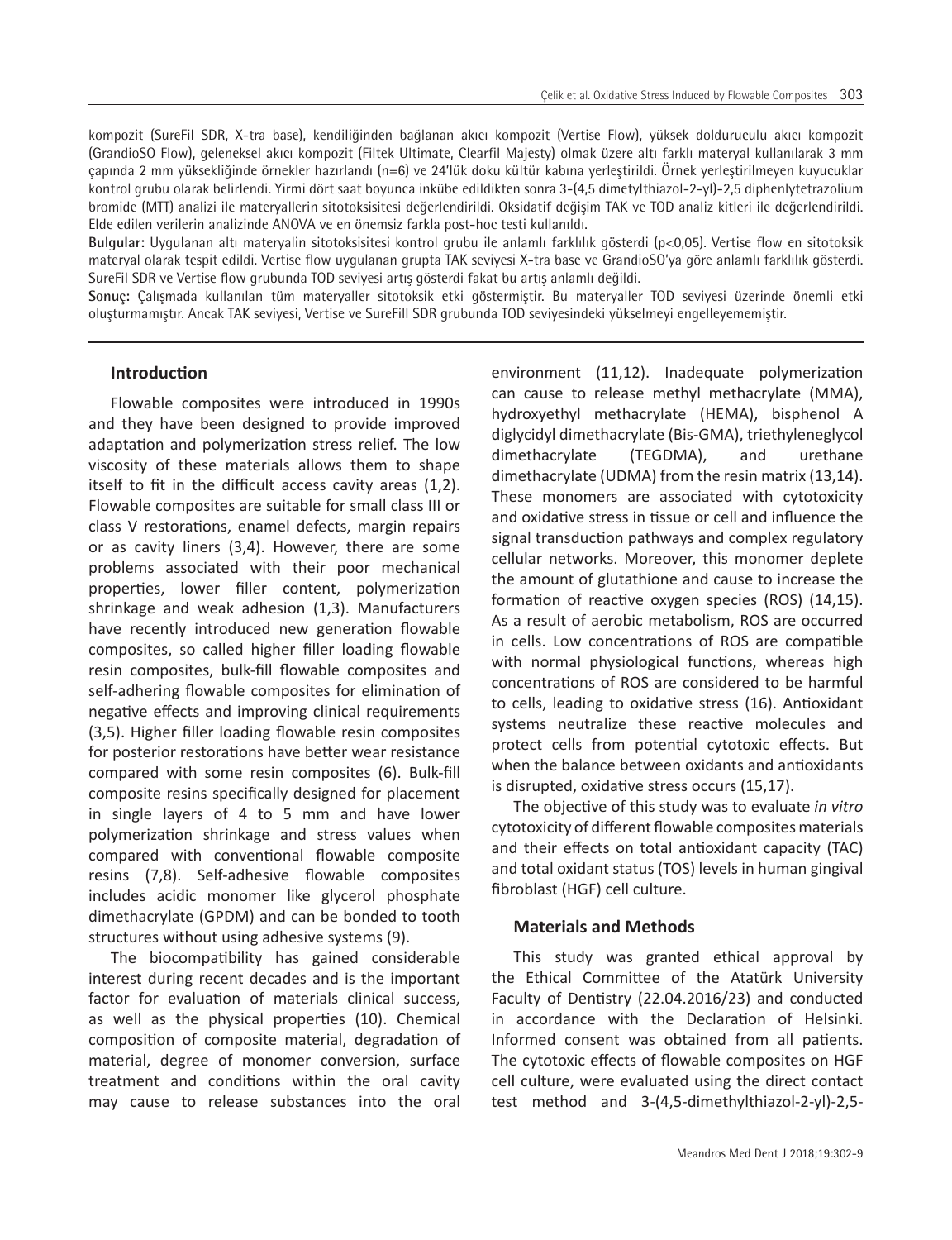diphenyltetrazolium bromide (MTT) assay. Oxidative alterations were determined by measuring of TAC and TOS level.

#### **Preparation of Samples**

Six different flowable composite materials were used in the study. The materials used and their contents are demonstrated in Table 1. Samples in a disc shape, 3 mm diameter and 2 mm height, were prepared from each restorative material. Six samples in disc shape using a teflon mold were prepared from each restorative material. The materials placed in the mold were covered with transparent tape (mylar strip) and left to harden between two glasses. Resin containing materials was polymerized using a visible blue LED light device (Elipar Freelight II, 3M-ESPE, St. Paul, MN, USA) at a wavelength of 450 nm according to manufacturer instructions. The edges and surfaces of samples were straightened using polishing discs (Sof-Lex; 3M ESPE, St. Paul, MN, USA). Samples were transferred to well plates, Wells without flowable composite material were determined as the control group.

## **Preparation of the Cell Culture**

Cultured HGF cells were used in this study. Gingival tissue samples were obtained from young healthy donors tissue overlying impacted third molars by the informed written consent of the patients (aged 18-25). The gingival tissue pieces immediately were placed in 2 cc Dulbeccos Modified Eagles Medium/F12 (DMEM: Gibco BRL, New York, USA). The samples were washed by normal saline and then by DMEM medium for 2-3 min. Gingival tissue was cut into approximately 1x1 mm pieces in size and placed in 50 cc falkon for washing small parts and blood cells residues.

The samples were seeded in the well plate (Corning, New York, USA) then 2 cc DMEM/F12 medium with 10% heat-inactivated fetal calf serum (FCS), 100 U/mL penicillin, 100 µg/mL streptomycin and 1% amphotericin B (Gibco BRL, New York, USA) added and incubated at 37°C in a humidified atmosphere of 95% air and 5%  $CO<sub>2</sub>$  (Incubator ESCO, SINGAPORE) and the old medium was replaced with fresh medium twice a week. The morphology of primary HGF resulted in spindle shaped cells (Figure 1). When the plate obtain 70-80% confluency (the cell number was 1x10<sup>6</sup> cells/

| Table 1. Flowable composites used in this study                                                                                                                                                                                                      |                                                   |                                                                                                                                                                  |                                                          |  |  |  |
|------------------------------------------------------------------------------------------------------------------------------------------------------------------------------------------------------------------------------------------------------|---------------------------------------------------|------------------------------------------------------------------------------------------------------------------------------------------------------------------|----------------------------------------------------------|--|--|--|
| <b>Material name</b>                                                                                                                                                                                                                                 | <b>Material type</b>                              | <b>Content</b>                                                                                                                                                   | Manufacturer/lot no                                      |  |  |  |
| SureFill SDR Flow                                                                                                                                                                                                                                    | Bulk- fill flowable composites                    | UDMA with hybrid glass filler.<br>Barium and strontium, alumino-fluoro-<br>silicate glasses                                                                      | DENTSPLY, milford, USA<br>1312000155                     |  |  |  |
| X-tra base                                                                                                                                                                                                                                           | <b>Bulk-fill flowable composites</b>              | Bis-EMA, Aliphatic dimethacrylate                                                                                                                                | VOCO, GmbH, Cuxhaven,<br><b>GERMANY</b><br>1422161       |  |  |  |
| Vertise <sup>™</sup> flow                                                                                                                                                                                                                            | Self-adhering flowable<br>composites              | GPDM, HEMA, methacrylate co-monomers                                                                                                                             | <b>KERR,USA</b><br>2894473                               |  |  |  |
| Clearfil majesty flow                                                                                                                                                                                                                                | Highly filled, microhybrid<br>flowable composites | TEGDMA, hydrophobic aromatic<br>dimethacrylate,<br>Silanated barium glass filler Silanated<br>colloidal silica dl-Camphorquinone<br><b>Accelerators Pigments</b> | KURARAY, Medical Inc,<br>Okayama, JAPAN<br><b>BM0004</b> |  |  |  |
| Grandio SO flow                                                                                                                                                                                                                                      | Highly filled flowable<br>composites              | HEDMA, Bis-GMA, TEGDMA, Bis-EMA                                                                                                                                  | VOCO, GmbH, Cuxhaven,<br><b>GERMANY</b><br>1331164       |  |  |  |
| Filtek <sup>™</sup> Ultimate                                                                                                                                                                                                                         | Nanohybrid flowable<br>composites                 | Bis-GMA, TEGDMA,<br>Silane treated ceramic,<br>Ytterbium fluoride                                                                                                | 3M ESPE, St. Paul, MN, USA<br>N629174                    |  |  |  |
| UDMA: Urethane dimethacrylate, Bis-EMA: Ethoxylated Bisphenol A dimetacrylate, Bis-GMA: Bisphenol A diglycidyl dimethacrylate, GPDM: Glycerol<br>phosphate dimethacrylate, HEMA: Hydroxyethyl methacrylate, TEGDMA: Triethyleneglycol dimethacrylate |                                                   |                                                                                                                                                                  |                                                          |  |  |  |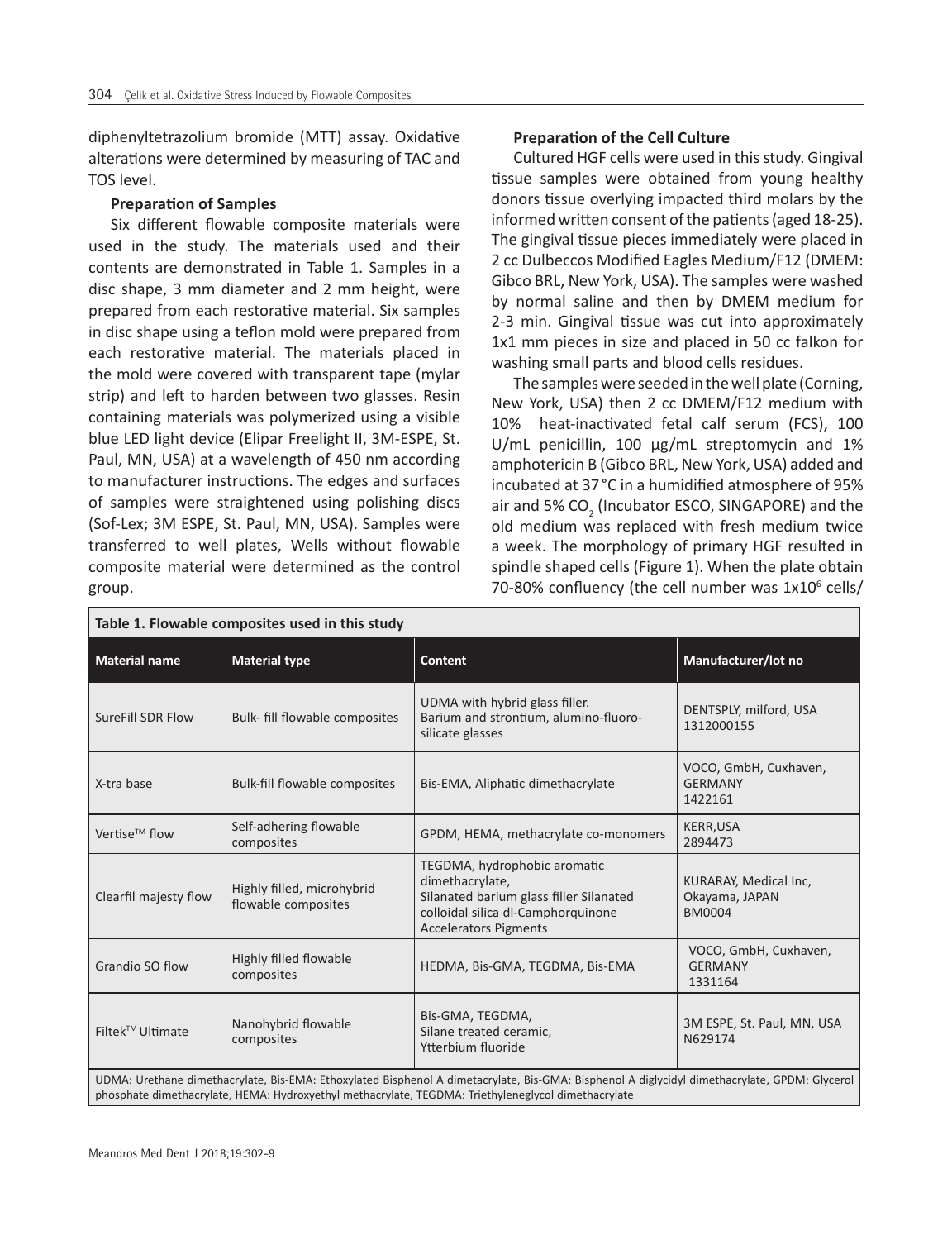

Figure 1. The morphology of cultured cells, growing from the tissue origin (100  $\mu$  diameter).

mL), the primary HGFs were trypsinate. HGFs were used in the third passages.

## **MTT Assay**

After 24 h material-cells interaction periods, MTT assay was carried out with a commercially available kit (Sigma, USA). MTT reagent (10 μL) was added into the cell culture. The plate was incubated in CO<sub>2</sub> incubator at 37 °C for 4 h, in this periods NAD(P)H oxidoreductases reduced a purple formazan intracellular and then 100 µl of crystalline solvent solution was added to each well. The intensity of the formazan was measured at 570 nm with a biotek Spectrophotometer ( $\mu$  Quant, Biotek, Winooski, USA).

# **Total Antioxidant Capacity and Total Oxidant Status Assay**

TAC assay kit was used to determine antioxidant levels of samples by inhibiting formation of a free radical, 2,20-azino-bis (3-ethylbenzothiazoline-6 sulfonic acid) compound (Rel Assay Diagnostics, Gaziantep, Turkey) on HGF cell cultures for 24 h. The assay calibrated with Trolox equivalent as stable antioxidant. After cells incubated for 24 h, the medium was removed from the well plate and new medium placed. Standard solutions were added to wells, according to kit protocol, reagent 1 solution was added to each well and first spectrophotometric reading was carried out at 660 nm. Reagent 2 solution was added to each well and the well plate was incubated at room temperature for 10 min. Second spectrophotometric reading was obtained at 660 nm. In TAC assays kits, ascorbic acid used as organic antioxidant compounds for determined positive control.

The TOS assay was carried out with a commercially available kit (Rel Assay Diagnostics, Gaziantep, Turkey) on HGF cell cultures for 24 h. According to assay protocol, complexes formed with the ferric ion are oxidized to ferrous ion by oxidants presented in the sample. In the acidic environment ferrous ions form chromogen colored. The pigment density measured spectrophotometrically is related to the total amount of oxidant molecules in the sample. Hydrogen peroxide  $(H_2O_2)$  was used for assay calibration. After 24 h cells incubation periods, medium removed from the plate and new medium placed. Standard solutions in kit were added to each well. According to assay protocol reagent 1 solution was added to each well. First spectrophotometric reading was carried out at 530 nm. After the first reading, reagent 2 solution was added to each well and then incubated for 10 min at room temperature. Second spectrophotometric reading was done at 530 nm. In TOS assays,  $H_2O_2$ , ROS was used as a positive control.

## **Statistical Analysis**

Analysis of variance (ANOVA) was used to analyse the effects of the six flowable composite resins to MTT, TAC and TOS level. Significant main effects were analysed post-hoc using LSD multi comparison test. All statistical analyses were performed via SPSS 20 (SPSS Inc., Chicago, IL, USA) using a confidence interval of 95%.

# **Results**

The cytotoxicity of flowable composites was measured by using MTT assay and expressed as a percentage of the control groups (Figure 2). Cell viability in all experimental groups was significantly decreased compared with the control group (p<0.05). Vertise flow exhibited significant cytotoxicity on cultured HGF and caused cytotoxicity at levels of 41%. Filtek ultimate and X-tra base showed lower cytotoxicity at levels of 18.5 and 21.7%. Vertise flow had statistically significant difference compared with X-tra base and Filtek ultimate (p=0.034, p=0.015).

Table 2 presents the level of TAC and TOS in HGF cell culture after application of dental flowable composites. TAC level of Vertise was significantly different from X-tra base and GrandioSO (p=0.034,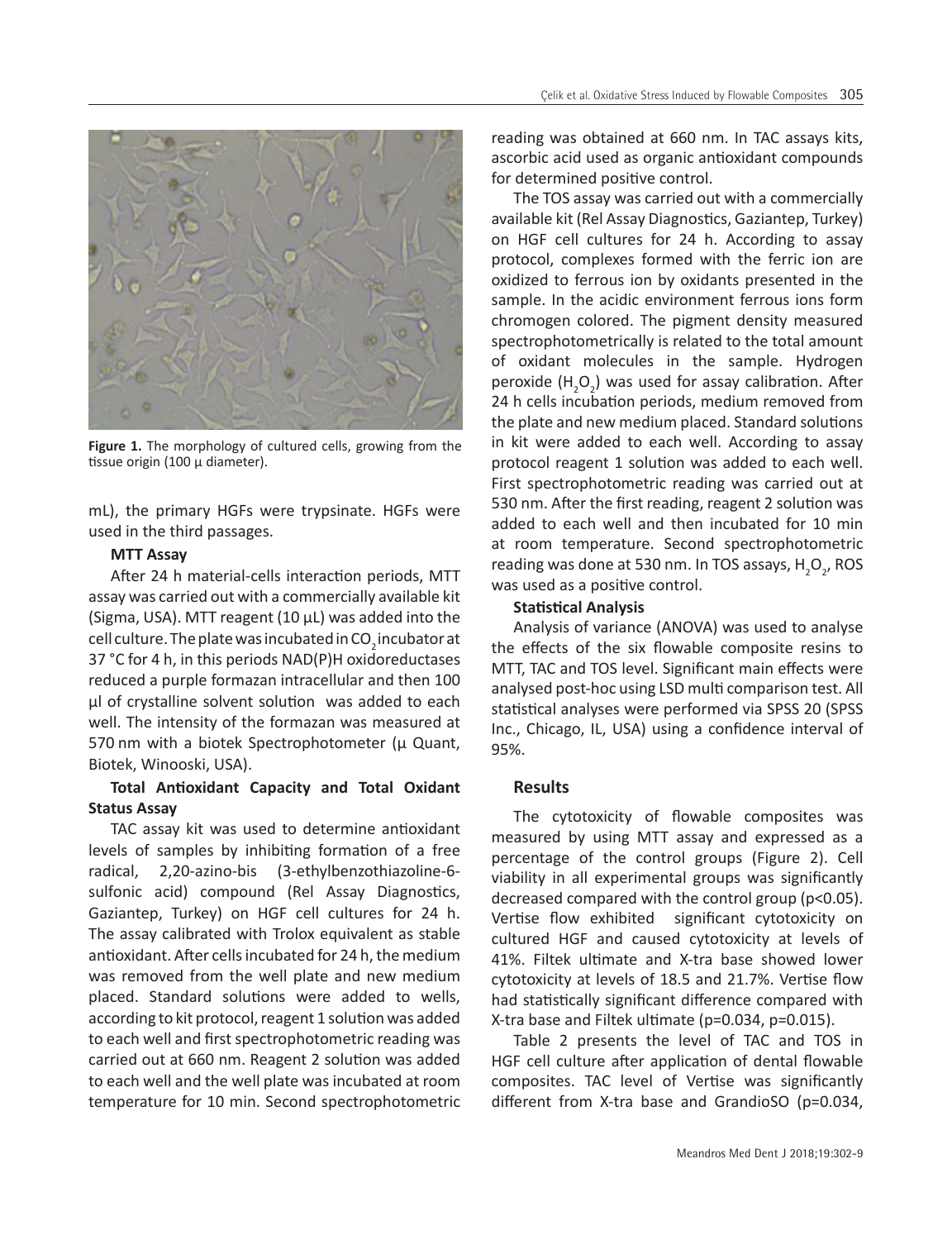p=0.049). TAC level of Filtek Ultimate was significantly different from X-tra base and GrandioSO (p=0.025, p=0.036). TOS level increased in SureFil SDR and Vertise groups but it was not statistically significant difference. The lowest TOS level was seen in Filtek Ultimate. Table 3 demonstrates the differences (p value) between groups in terms of MTT. TAC and TOS.



**Figure 2.** Cytotoxicity of flowable composites were measured by using MTT assay and expressed as a percentage of the control groups. Low cell viability means high cytotoxicity MTT: 3-(4,5-dimethylthiazol-2-yl)-2,5-diphenyltetrazolium bromide

#### **Discussion**

Cell culture assay has gained interest in recent years and are assumed to be appropriate methods to evaluate the biocompatibility of the restorative dental materials, since they are standardized, easy to apply, repeatable, cost-effective and take less time (18,19). In the present study biocompatibility of six different flowable composites on HGF were investigated with the MTT assay and TAC and TOS biological parameters assay in cell culture.

Pulp and gingival fibroblasts are highly exposed to resin monomers after releasing from composite fillings to the oral cavity and this materials cause morphological changes and inflammatory reaction in cell (11). Therefore, primary cultures of human pulp and gingival fibroblasts were selected as optimal for biocompatibility testing of dental materials. Several approaches are possible to determine the cytotoxicity of material like LDH release, MTT formation, XTT formation, neutral red uptake, kenacid blue binding, acid phosphatase activity, sulforhodamine B binding and resazurin binding (20). But, MTT and NR tests are more sensitive and more reliable in the evaluation of a material's toxic properties (21,22). According to the ISO 10993-5 specification, direct tests, indirect tests

| Table 2. Mean and standart deviation of MTT, total antioxidant capacity and total oxidant status in human gingival<br>fibroblast cell culture after 24 h application of dental flowable composites |                 |                                                                     |                                                   |                                                                            |  |  |  |
|----------------------------------------------------------------------------------------------------------------------------------------------------------------------------------------------------|-----------------|---------------------------------------------------------------------|---------------------------------------------------|----------------------------------------------------------------------------|--|--|--|
| <b>Groups</b>                                                                                                                                                                                      | Sample size (n) | <b>MTT</b><br>Mean $±$ SD<br>(count of cell/ $\mu$ m <sup>2</sup> ) | <b>TAC</b><br>Mean ± SD<br>(mmol trolox Equiv./L) | <b>TOS</b><br>Mean $±$ SD<br>(mmol H <sub>2</sub> O <sub>2</sub> Equiv./L) |  |  |  |
| Control                                                                                                                                                                                            | 6               | $0.251 \pm 0.03$ <sup>a</sup>                                       | $0.89 \pm 0.01^{a,b}$                             | $3.64 \pm 0.96^{\circ}$                                                    |  |  |  |
| <b>Surefil SDR flow</b>                                                                                                                                                                            | 6               | $0.162 \pm 0.04^{b,c}$                                              | $0.89 \pm 0.01^{a,b}$                             | $4.03 \pm 0.64$ <sup>a</sup>                                               |  |  |  |
| <b>Vertise flow</b>                                                                                                                                                                                | 6               | $0.148 \pm 0.04$ <sup>c</sup>                                       | $0.90 \pm 0.01$ <sup>a</sup>                      | $3.91 \pm 1.28$ <sup>a</sup>                                               |  |  |  |
| <b>Clearfil majesty flow</b>                                                                                                                                                                       | 6               | $0.170 \pm 0.03^{b,c}$                                              | $0.89 \pm 0.01^{a,b}$                             | $3.37 \pm 1.06^a$                                                          |  |  |  |
| X-tra base                                                                                                                                                                                         | 6               | $0.196 \pm 0.04^b$                                                  | $0.88 \pm 0.01^b$                                 | $3.60 \pm 1.44$ <sup>a</sup>                                               |  |  |  |
| <b>Grandio SO flow</b>                                                                                                                                                                             | 6               | $0.167 \pm 0.01^{b,c}$                                              | $0.89 \pm 0.01^b$                                 | $3.64 \pm 0.67$ <sup>a</sup>                                               |  |  |  |
| <b>Filtek ultimate</b>                                                                                                                                                                             | 6               | $0.204 \pm 0.03^b$                                                  | $0.90 \pm 0.00^{\circ}$                           | $2.90 \pm 0.82$ <sup>a</sup>                                               |  |  |  |
| In the same column, the groups identified by different superscript lowercase are statistically different (p<0.05)                                                                                  |                 |                                                                     |                                                   |                                                                            |  |  |  |

MTT: 3-(4,5-dimethylthiazol-2-yl)-2,5-diphenyltetrazolium bromide, TAC: Total antioxidant capacity, TOS: Total oxidant status, SD: Standard deviation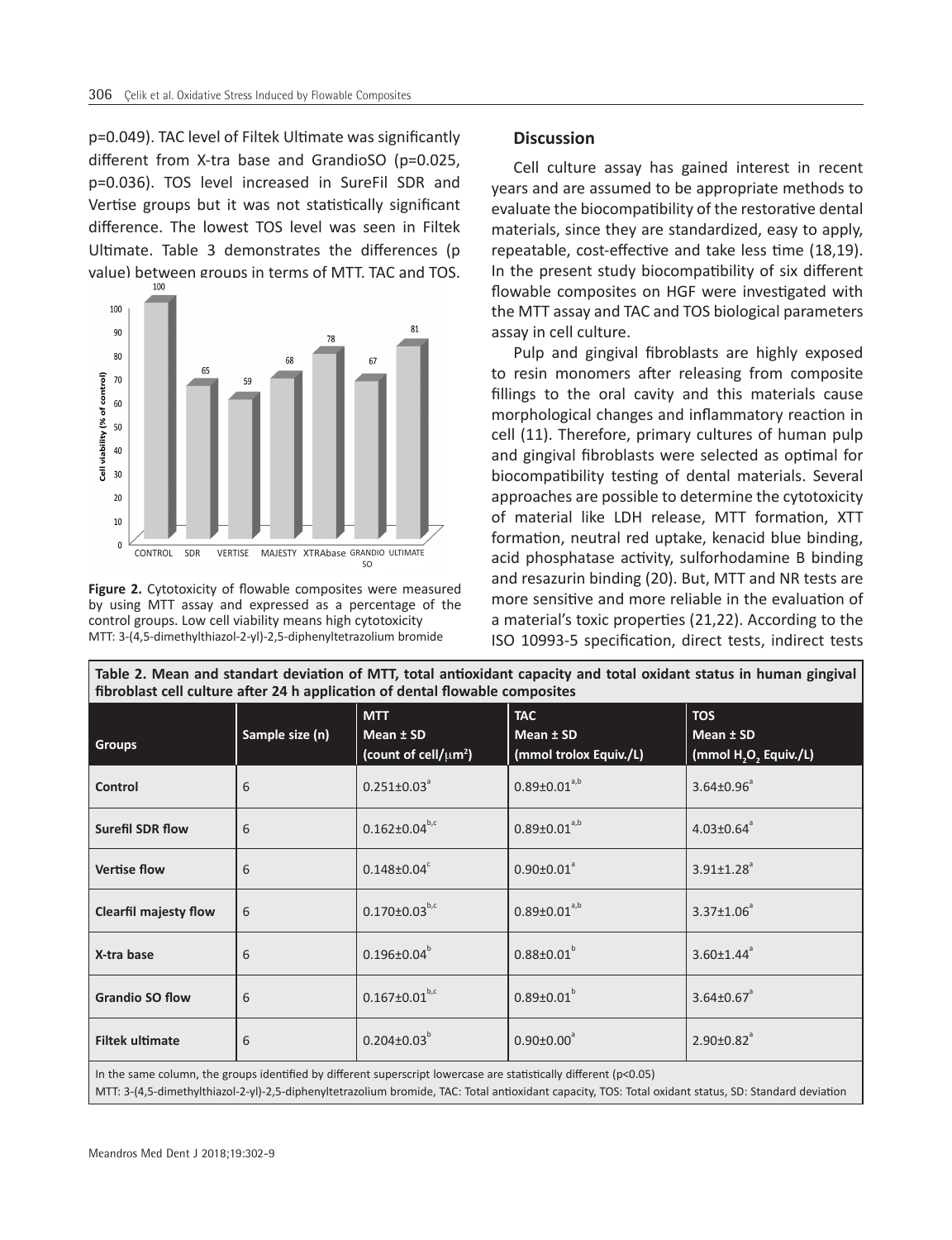| Table 3. P-value between groups in terms of MTT, total antioxidant capacity and total oxidant status |  | TOS                                                                              |                 |          |                         |                 |                             |                         |                    |                       |                                                                                                                               |
|------------------------------------------------------------------------------------------------------|--|----------------------------------------------------------------------------------|-----------------|----------|-------------------------|-----------------|-----------------------------|-------------------------|--------------------|-----------------------|-------------------------------------------------------------------------------------------------------------------------------|
|                                                                                                      |  | Filtek ultimate<br>TOS<br>Grandio SO flow<br>X-tra base<br>Clearfil majesty flow | TAC             |          |                         |                 |                             |                         |                    | $\boldsymbol{\times}$ |                                                                                                                               |
|                                                                                                      |  |                                                                                  | NTT             |          |                         |                 |                             |                         |                    | $\times$              |                                                                                                                               |
|                                                                                                      |  |                                                                                  |                 |          |                         |                 |                             |                         |                    | ×<br>0.223            |                                                                                                                               |
|                                                                                                      |  |                                                                                  |                 |          |                         |                 |                             |                         | $\times$           |                       |                                                                                                                               |
|                                                                                                      |  |                                                                                  | TAC             |          |                         |                 |                             |                         | $\times$           | 0.036                 |                                                                                                                               |
|                                                                                                      |  |                                                                                  | <b>TIM</b>      |          |                         |                 |                             |                         | $\times$           | $0.246$ $0.100$       |                                                                                                                               |
|                                                                                                      |  |                                                                                  | TOS             |          |                         |                 |                             | ×                       | 0.952              |                       |                                                                                                                               |
|                                                                                                      |  |                                                                                  | TAC             |          |                         |                 |                             | $\times$                | 0.870              | 0.025                 |                                                                                                                               |
|                                                                                                      |  |                                                                                  | NTT             |          |                         |                 |                             | ×                       | 0.193              | 0.718                 |                                                                                                                               |
|                                                                                                      |  |                                                                                  | TOS             |          |                         |                 | $\times$                    | 0.698                   | 0.654              | 0.437                 |                                                                                                                               |
|                                                                                                      |  |                                                                                  | TAC             |          |                         |                 | $\times$                    | 0.468                   | 0.572              | 0.116                 |                                                                                                                               |
|                                                                                                      |  |                                                                                  | NTT             |          |                         |                 | $\times$                    |                         | 0.892              | 0.129                 |                                                                                                                               |
|                                                                                                      |  | Vertise flow                                                                     | TOS             |          |                         | $\times$        | 0.368                       | 0.606 0.242             | 0.649              | 0.098                 |                                                                                                                               |
|                                                                                                      |  |                                                                                  | TAC             |          |                         | $\times$        | 0.151                       | 0.034                   | 0.049              | 0.887                 | MTT: 3-(4,5-dimethylthiazol-2-yl)-2,5-diphenyltetrazolium bromide, TAC: Total antioxidant capacity, TOS: Total oxidant status |
|                                                                                                      |  |                                                                                  | NTT             |          |                         | $\times$        | 0.317                       |                         | 0.385              | 0.015                 |                                                                                                                               |
|                                                                                                      |  | Surefil SDR flow                                                                 | TOS             |          | ×                       | 0.838           | 0.271                       | 0.472 0.034             | 0.510              | 1.65                  |                                                                                                                               |
|                                                                                                      |  |                                                                                  | TAC             |          | 0.481<br>$\times$       | 0.454           | 0.145                       | 0.193                   | 0.398              |                       |                                                                                                                               |
|                                                                                                      |  |                                                                                  | IIN             |          | $\times$                | 0.514           | 0.724                       | 0.131                   | 0.827              | 0.064                 |                                                                                                                               |
|                                                                                                      |  | Control                                                                          | TO <sub>S</sub> | $\times$ |                         | 0.659           | 0.644                       | $0.018$ $0.257$ $0.941$ | 0.989              | 0.218                 |                                                                                                                               |
|                                                                                                      |  |                                                                                  | TAC             | $\times$ | $0.000$ $0.736$ $0.519$ |                 |                             |                         | 0.331              | $0.041$ 0.240         |                                                                                                                               |
|                                                                                                      |  |                                                                                  | <b>NTT</b>      | $\times$ |                         | $0.000$ $0.300$ | $0.001$ $0.680$             |                         | 0.01               |                       |                                                                                                                               |
|                                                                                                      |  |                                                                                  |                 | Control  | Surefil<br>SDR<br>flow  | Vertise<br>flow | majesty<br>Clearfil<br>flow | X-tra<br>base           | Grandio<br>SO flow | ultimate<br>Filtek    |                                                                                                                               |

and extract tests are used for material and cellular contact methods in tests for *in vitro* cytotoxicity. In previous studies demonstrated a good association between direct and indirect contact tests, while the least sensitivity was seen in the extract tests (23,24). Based on previously performed studies direct material cellular contact method and MTT assay were used in this present study. The *in vitro* antioxidant/oxidant capacity of materials was determined by measuring TAC and TOS levels with commercially available kits. The major advantage of this test is to measure the antioxidant capacity of all antioxidants and all oxidant in a biological sample.

The main finding obtained from this study is that the restorative materials showed different degrees of cytotoxicity. The rank order of cytotoxicity for materials; Filtek Ultimate<X-tra base<Clearfil Majesty Flow<Grandio SO flow<SureFill SDR Flow<Vertise. This is not surprising; substances released from dental materials cause toxicity in cell culture (13). Self-adhering flowable composite material Vertise flow showed higher cytotoxicity. This might be due to the presence of an acidic monomer in compound. Two main components of this material are an acidic functional monomer (GPDM) and a functional monomer (HEMA). GPDM etches dentine and enamel, and improves wettability (25). Tadin et al. (11) reported serious toxic effects of Vertise flowable composites on pulpal fibroblast and to cause increasing apopthotic cells. X-tra base resin formulated with ethoxylated bisphenol A dimetacrylate (Bis-EMA) showed cell viability at level 78%. In a toxicity study by Barbosa et al., (26) UDMA and Bis-EMA showed lesser cell death than HEMA. Bis-GMA and TEGDMA are proven cytotoxic agent. However cytotoxicity caused by Bis-GMA is higher than that caused by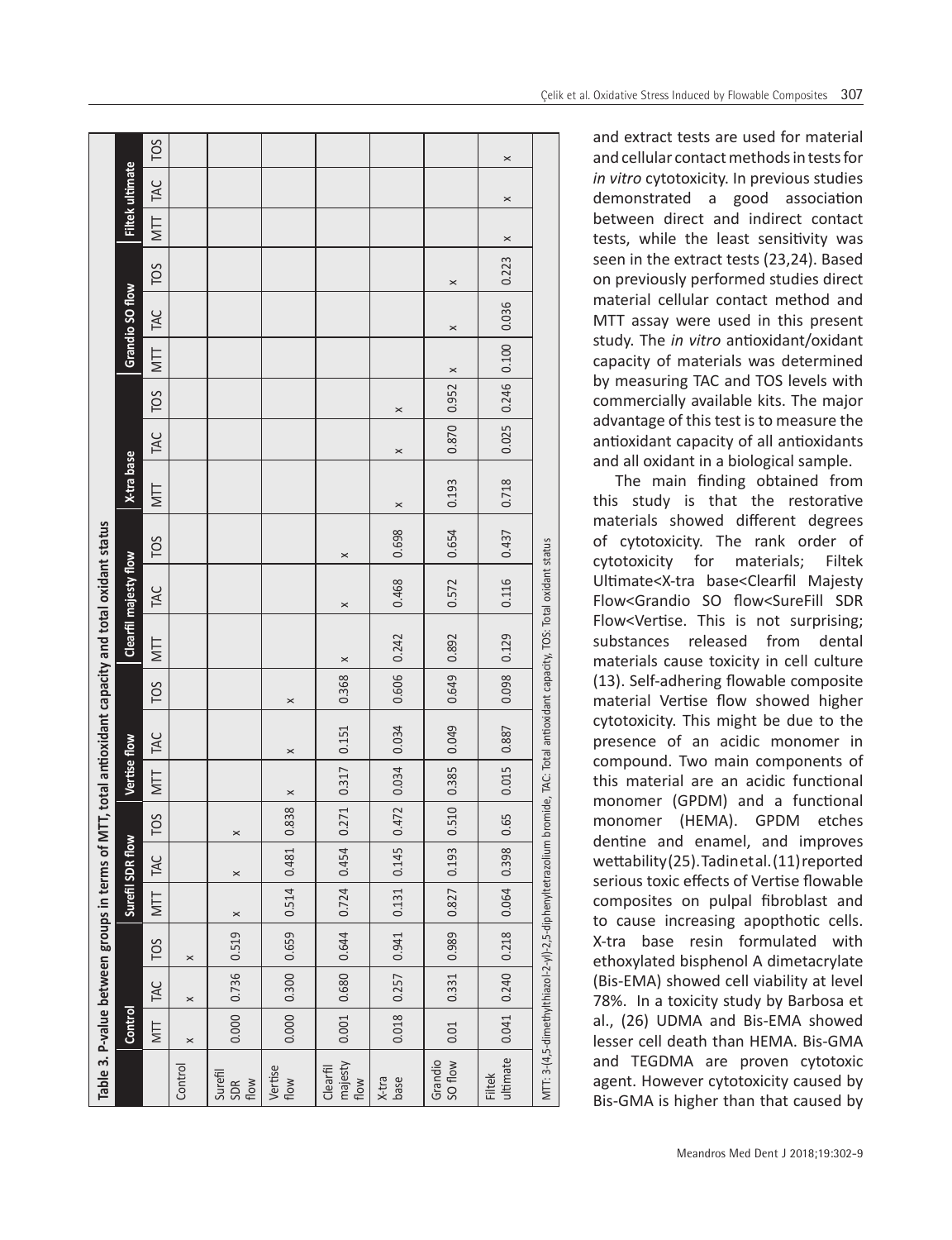the other monomers. Lower concentrations of Bis-GMA cause necrosis of HGF while higher ones cause cell apoptosis (27,28).

Imbalance between antioxidant defence system and free radicals cause oxidative stress. In the current study, alterations in the oxidant and anti-oxidant level of HGF cells were determined after exposure to flowable composite materials. Experimental studies support that, resin monomer effect redox balance and enhance ROS production and there are evidences about materials toxicity related with ROS production (16,29). Vertise and Filtek Ultimate had significant effect on TAC. SDR was slightly but not significantly induced level of TAC. Although increased TAC level, TOS level increasing was not prevented in Vertise and SDR. The decrease in cell survival was also observed by application of these two flowable materials. Increased TOS level and cytotoxicity were closely associated for SDR and Vertise flowable composites. Because oxidative stress is a common final mechanism of cell death (30). Schweikl et al. (31) reported dental monomers exposed cells indicated oxidative stress as a result of increased ROS and this oxidative stress acts as a signal for pathways activation which control cell death and viability through the redox sensitive activation of antioxidant proteins. Gallorini et al. (32) observed in their study that the resin monomer HEMA differentially caused oxidative stress in RAW264.7 mouse macrophages. In a study performed by Chang et al. (33) showed that Bis-GMA induced the expression of hemeoxygenase-1 which is an oxidative responsive gene and stimulate ROS production, apoptosis and cell death in pulp cell culture.

## **Conclusion**

The result of this study provides a better understanding toward the protective effect of antioxidant capacity against formation of oxidative stress induced by flowable resin composite. The limitation of this study included testing only total levels of antioxidant and oxidant status. Evaluation of the different antioxidant enzyme such as superoxide dismutase, catalase, glutathione is recommended for further studies.

## **Ethics**

**Ethics Committee Approval:** This study was granted ethical approval by the the Ethical Committee of the Atatürk University Faculty of Dentistry Atatürk (date/approval number: 22.04.2016/23).

**Informed Consent:** Informed consent was obtained from all patients.

**Peer-review:** External and internal peer-reviewed. **Authorship Contributions** 

Concept: N.Ç., M.İ.Y., Design: A.T., M.İ.Y., Data Collection or Processing: A.T., Analysis or Interpretation: A.T., Literature Search: M.İ.Y., N.Ç., Writing: N.Ç., M.İ.Y.

**Conflict of Interest:** No conflict of interest was declared by the authors.

**Financial Disclosure:** The authors declared that this study received no financial support.

## **References**

- 1. Brueckner C, Schneider H, Haak R. Shear Bond Strength and Tooth-Composite Interaction With Self-Adhering Flowable Composites. Oper Dent 2017; 42: 90-100.
- 2. Sampaio CS, Chiu KJ, Farrokhmanesh E, Janal M, Puppin-Rontani RM, Giannini M, et al. Microcomputed Tomography Evaluation of Polymerization Shrinkage of Class I Flowable Resin Composite Restorations. Oper Dent 2017; 42: E16-E23.
- 3. Kawai T, Maseki T, Nara Y. Bonding of flowable resin composite restorations to class 1 occlusal cavities with and without cyclic load stress. Dent Mater J 2016; 35: 408-17.
- 4. Karadas M. The effect of different beverages on the color and translucency of flowable composites. Scanning 2016; 38: 701-9.
- 5. Tarcin B, Gumru B, Peker S, Ovecoglu HS. Evaluation of Radiopacity of Bulk-fill Flowable Composites Using Digital Radiography. Oper Dent 2016; 41: 424-31.
- 6. Sumino N, Tsubota K, Takamizawa T, Shiratsuchi K, Miyazaki M, Latta MA. Comparison of the wear and flexural characteristics of flowable resin composites for posterior lesions. Acta Odontol Scand 2013; 71: 820-7.
- 7. Miletic V, Pongprueksa P, De Munck J, Brooks NR, Van Meerbeek B. Curing characteristics of flowable and sculptable bulk-fill composites. Clin Oral Investig 2017; 21: 1201-12.
- 8. Ilie N, Hickel R. Investigations on a methacrylate-based flowable composite based on the SDR technology. Dent Mater 2011; 27: 348-55.
- 9. Moslemi M, Fotouhi Ardakani F, Javadi F, Khalili Sadrabad Z, Shadkar Z, Shadkar MS. Evaluation of Er,Cr:YSGG Laser Effect on Microshear Bond Strength of a Self-Adhesive Flowable Composite in the Dentin of Permanent Molar: An In Vitro Study. Scientifica (Cairo) 2016; 2016: 4856285.
- 10. Franz A, Spinell T, Graf A, Wutzel H, Liska R, Watts DC, et al. Cytotoxicity of post and core composites as a function of environmental conditions. Dent Mater 2014; 30: 1179-86.
- 11. Tadin A, Marovic D, Galic N, Kovacic I, Zeljezic D. Compositeinduced toxicity in human gingival and pulp fibroblast cells. Acta Odontol Scand 2014; 72: 304-11.
- 12. Gupta SK, Saxena P, Pant VA, Pant AB. Release and toxicity of dental resin composite. Toxicol Int 2012; 19: 225-34.